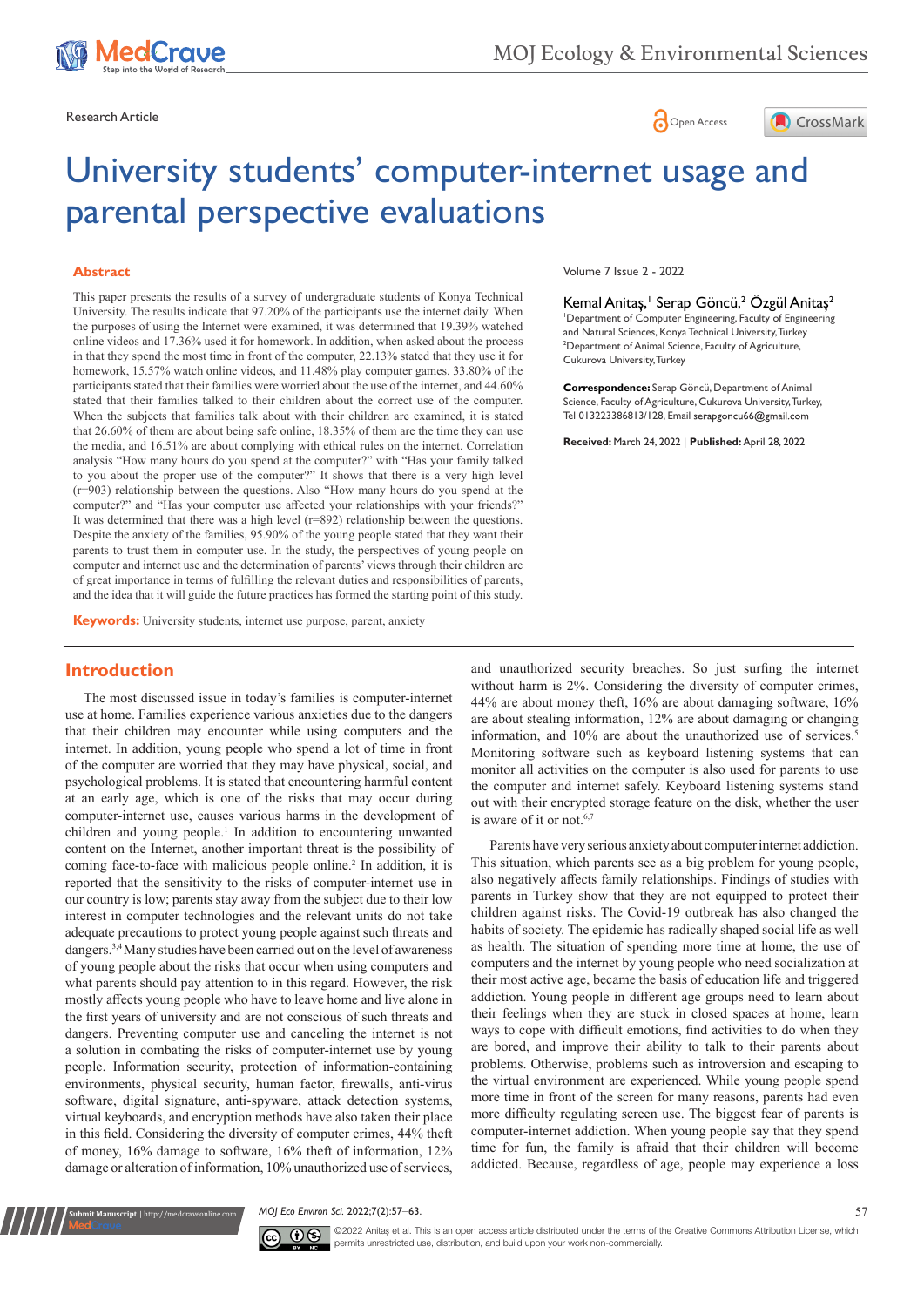*University students' computer-internet usage and parental perspective evaluations* **<sup>58</sup>** Copyright:

of control over time in internet use.<sup>8</sup> Internet addiction is defined by Young<sup>9</sup> as the inability to rein in the desire to use the Internet for the individual, the time spent without the Internet is irrelevant, and the withdrawal symptoms (extreme irritability and aggression) when the individual cannot access the Internet, as in other addictions. In excessive use of the Internet, individuals move away from real social environments, triggering various problems such as loneliness and deterioration in psycho-social functions.10 The unconscious use of computers and the Internet is physical (problems in the head, eyes, neck, shoulders, elbows, arms, wrists, forearms, hands and fingers, back and waist, knees, feet, and ankles) and/or psychological (stress, nervousness, hasty) can cause addiction problems as well as problems.<sup>11</sup> It is also reported that internet addiction can cause mental and behavioral disorders such as attention deficit and hyperactivity disorder, social phobia, anxiety, and depression, as in substance use.12 In addition, concepts such as digital diseases, diseases caused by technology, e-diseases, or e-syndromes are also frequently on the agenda. At the point where parents do not reach and parental control ends, the young person cannot limit computer-internet use of his own will. At this point, awareness of young people is a very important point. The use of anti-spam or anti-virus programs is around 72% for European parents, while it is 46% for Turkish parents. It is reported that 83.4% of children consider themselves to be very knowledgeable about internet use, and 85% think that they can cope with unwanted content alone. It is known that young people do not have the chance to be controlled at any time and in every environment, and no matter how diligent their parents are, they cannot be enough. For this reason, it is of great importance for young people to make internal controls and studies on this subject will raise awareness. Today, computers and the internet are necessary for people of all age groups to socialize, communicate, meet their daily needs and enter business life, and they are important as long as the computer remains at a level that will not distract from life and not be harmful. It will continue to occupy an important place in human life in the future. For these reasons, instead of completely banning the use of computers and the internet, it is

necessary to be prepared to take part in life without being deprived of its benefits by raising awareness. Because computer addiction is like any other addiction. Computer addiction is not a problem, it's just a symptom. For this reason, determining the factor that is effective in excessive computer internet use by young people will provide the solution. The results of the study on the causes of computer-internet use by young people will shed light on this issue. For this reason, the point of departure of this study is that young people's perspectives on computer and internet use and their parents' anxiety levels will guide further studies.

### **Material method**

This research was carried out on the students of Konya Technical University and Konya Selcuk University to evaluate the internet use of university students and to determine the effects of the internet on themselves and their families. The phase of the research consists of university students operating in Konya. The quantitative research method was used in the study. The questionnaire form, which was prepared as a data collection tool, was determined by face-to-face interviews with 74 university students who agreed to participate voluntarily. As seen in Table 1, 36 (48.6%) of the 74 university students participating in the survey are male and 38 (51.4%) are female. While creating the questionnaire, expressions that would reveal the variables representing the characteristics of students' computer use, internet preferences, duration, and social life were included. The survey questions consisted of two parts. In the first part, demographic information such as gender, age, monthly income, and family information of the participants are included. In the second part, the family's confidence and anxiety for their children in the use of the Internet, the distribution of the topics that families talk about with their children, the purpose of computer use of the participants, and the process they spend the most time on the computer are included. In addition, the results of the correlation analysis between the internet usage duration of the participants and other variables are also included.

|       | Gender           |             |                  |             |                  |             |  |
|-------|------------------|-------------|------------------|-------------|------------------|-------------|--|
| Age   | Male             |             | Female           |             | <b>Frequency</b> | Rate $(\%)$ |  |
|       | <b>Frequency</b> | Rate $(\%)$ | <b>Frequency</b> | Rate $(\%)$ |                  |             |  |
| 18    | 3                | 7,90        | $\overline{10}$  | 27,78       | 3                | 17,57       |  |
| 19    | $ 9\rangle$      | 50,00       | 16               | 44,43       | 35               | 47,30       |  |
| 20    | 7                | 18,42       | 5                | 13,89       | 12               | 16,21       |  |
| 21    | 7                | 18,42       | $\overline{2}$   | 5,56        | 9                | 12,17       |  |
| 22    | I                | 2,63        |                  | 2,78        | $\overline{2}$   | 2,70        |  |
| 23    | I                | 2,63        |                  | 2,78        | $\overline{2}$   | 2,70        |  |
| 24    | 0                | 0           |                  | 2,78        |                  | 1,35        |  |
| Total | 38               | 100,00      | 36               | 100,00      | 74               | 100,0       |  |

**Table 1** Gender status of the young people who participated in the survey by age

The answers given by 74 students participating in the study formed the data of this study. The surveys were administered and completed in November 2021. The obtained data were processed electronically using the SPSS 17.0 statistical program. The answers of the participants to the questionnaire consisting of open-ended questions were evaluated using descriptive statistical methods (number, percent, mean, standard deviation). In addition, the relationship between the dependent variables of the data obtained from the answers given to the survey questions was tested with Pearson correlation analysis.

Correlation values between scales (r) 0.00-0.25 very weak, 0.26- 0.49 weak, 0.50-0.69 moderate, 0.70-0.89 high, 0.90-1, 00 is rated very high (Kalaycı, 2006). The findings were evaluated at the 95% confidence interval at the 5% significance level.

#### **Results**

The number and percentage values of the age and gender of the young people who participated in the survey are given in Table 1.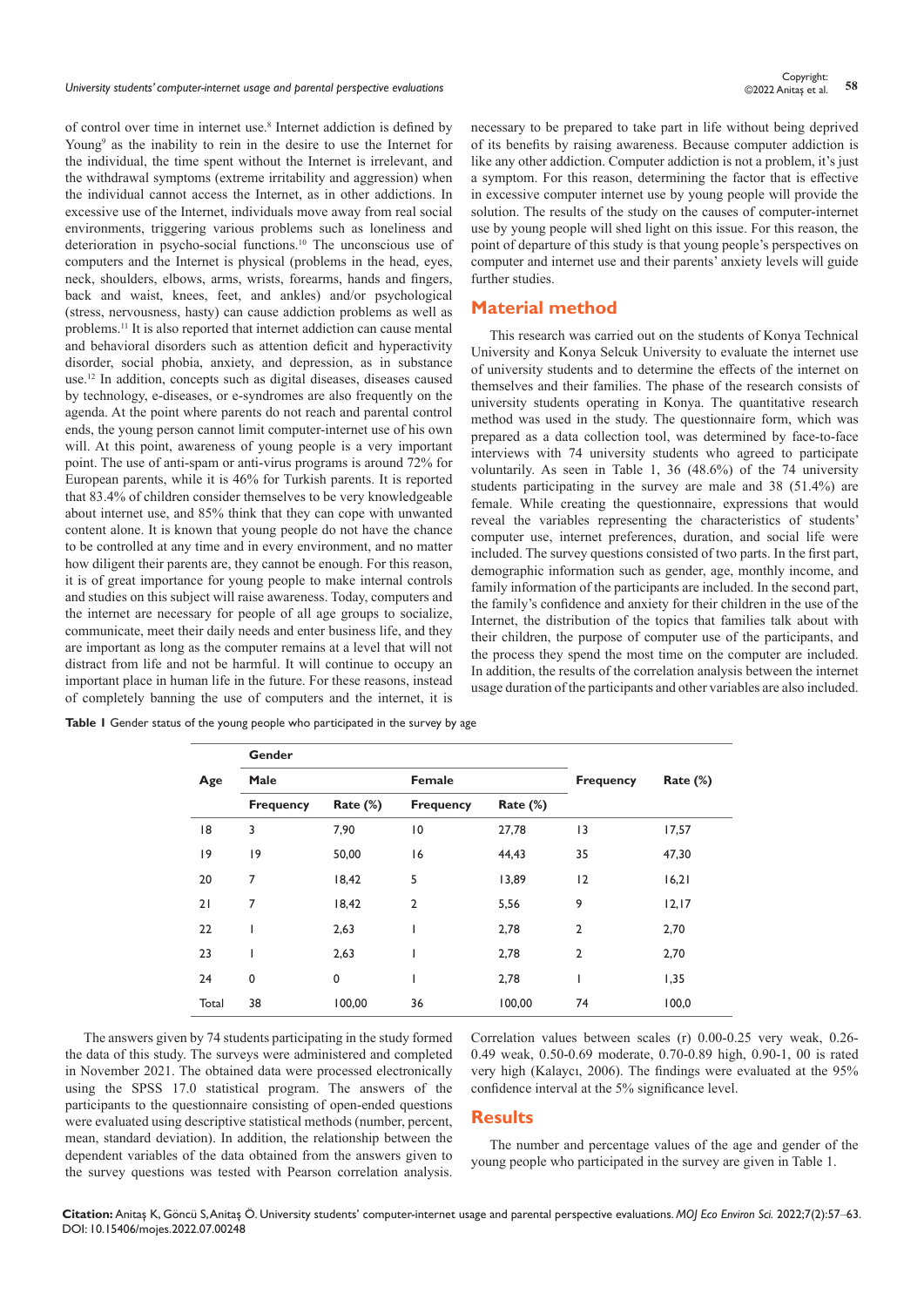# Copyright:<br>1.59 Dhiversity students' computer-internet usage and parental perspective evaluations<br>1.59 Copyright: 59 Copyright: 59 Copyright: 59 Copyright: 59 Copyright: 59 Copyright: 59 Copyright: 59 Copyright

When the age status of the university youth participating in the survey is examined in Table 1, it is seen that the age group with the highest rate for both men and women is 19. The ratio of 19-year-old participants to total participants was 47.30%.

When the places where the young people participating in the survey stay are examined in Table 2, it is understood that both male and female students stay in the dormitories at the highest rate. The rate of staying in a dormitory was calculated as 92.10% for women and 52.78% for men. Table 2 shows that the number of female students staying at home with their families is 3 and the number of male students is 12. The survey questions about the socio-economic characteristics of the students participating in the survey and the numbers and percentages of these questions are shown in Table 3 (Figure 1).

**Table 2** Distribution of the places of residence of the youth participating in the survey by gender

| Gender      | With<br>family | With<br>friends | Home<br>alone | In the dormitory |
|-------------|----------------|-----------------|---------------|------------------|
| Female      | 3              | 0               | 0             | 35               |
| Male        | 12             | 4               |               | 19               |
| Total       | 15             |                 |               | 54               |
| Rate $(\%)$ | 20,26          | 5,40            | 1.34          | 73.00            |

**Table 3** Socio-economic characteristics of the participants

| <b>Survey</b><br>questions | Questions/<br>options | <b>Frequency</b> | Rate $(\%)$ |
|----------------------------|-----------------------|------------------|-------------|
|                            | 1500-3000             | 13               | 0, 18       |
|                            | 3100-4900             | 4                | 0, 19       |
| Family monthly             | 5000-6900             | 21               | 0,28        |
| income                     | 7000-8500             | 9                | 0, 12       |
|                            | 8600-15000            | 9                | 0, 12       |
|                            | Unanswered            | 8                | 0, 11       |
|                            | 200-700               | 21               | 0,28        |
| Student's                  | 710-1600              | 33               | 0,45        |
| monthly                    | 1610-2500             | 41               | 0,55        |
| expenditure                | 2550-6500             | 3                | 0,04        |
|                            | Unanswered            | 9                | 0, 12       |
| Participation in           | Yes                   | 44               | 0,59        |
| social activity            | No                    | 30               | 0,41        |
| Certificate                | Yes                   | 36               | 48,6        |
| training                   | No                    | 37               | 50,0        |
| State of having            | Yes                   | 56               | 75,66       |
| a computer                 | No                    | 18               | 24,34       |



**Figure 1** Whether or not the participants have their computers by gender.

When the average monthly income of the families of the young people participating in the survey is examined, it is stated in Table 4 that the highest income is between 5000-6900 TL and this rate is 28%. In addition, 19% of the families' average monthly income is 3100-4900 TL, 18% is 1500-3000 TL, and according to the results of the research, it is seen that most of the families have a middle-income level.

**Table 4** Computer and internet usage status of the participants

| <b>Survey questions</b>           | <b>Question options</b>    | <b>Frequency</b> | Rate (%) |
|-----------------------------------|----------------------------|------------------|----------|
|                                   | From home                  | 9                | 25,65    |
| Where are you                     | From the phone             | 25               | 33,80    |
| connecting to the<br>internet?    | From university            | $\mathbf{H}$     | 14,90    |
|                                   | All                        | 9                | 25,65    |
| How much is your                  | 3-4 years                  | 9                | 12,20    |
| internet usage                    | 5-6 years                  | $\overline{13}$  | 17,60    |
| experience?                       | 6 years                    | 52               | 70,20    |
|                                   | Unanswered                 | T                | 1,40     |
| Your internet usage<br>frequency  | Daily                      | 72               | 97,20    |
|                                   | Weekly                     | I                | 1,40     |
|                                   | Beginning level            | 2                | 2,70     |
| Internet use skill                | Very good                  | 16               | 21,60    |
| level                             | Good                       | 33               | 44,60    |
|                                   | Middle                     | 23               | 31,10    |
|                                   | 1-3 hours a day            | 37               | 50,00    |
| How many hours                    | 4-5 hours a day            | 15               | 20,30    |
| do you spend on<br>the computer?  | more than 5 hours<br>a day | $\mathbf{H}$     | 14,85    |
|                                   | 2-3 hours a week           | $\mathbf{H}$     | 14,85    |
| Does prolonged<br>computer use    | Yes                        | 58               | 78,40    |
| negatively affect<br>your health? | No                         | 16               | 21,60    |

When the monthly expenditures of the students participating in the survey are examined, it is seen in Table 4 that the highest amount of expenditure is 1610-2500 TL and the rate is 55%, the rate of those who participate in social activities is 59%, and the rate of students who receive certificate training or participate in certificate training is 48.6%. In addition, it is seen that 75.66% of the youth have a computer. It is seen that 14 of the 38 female students and 4 of the 36 male students who answered the questionnaire do not have their computers. The computer and internet usage status of the participants is given in Table 4.

When the computer and internet usage status of the participants is examined in Table 4, it is seen that the highest rate of connecting to the internet is by phone with 33.80%. When their internet usage experiences are examined, it is stated that the participants have been using computers for 6 years (70.20%), 97.20% of them use the internet daily, and 44.60% of them have good internet usage skills. Most of the participants (78.40%) stated that long computer usage time affects their health negatively.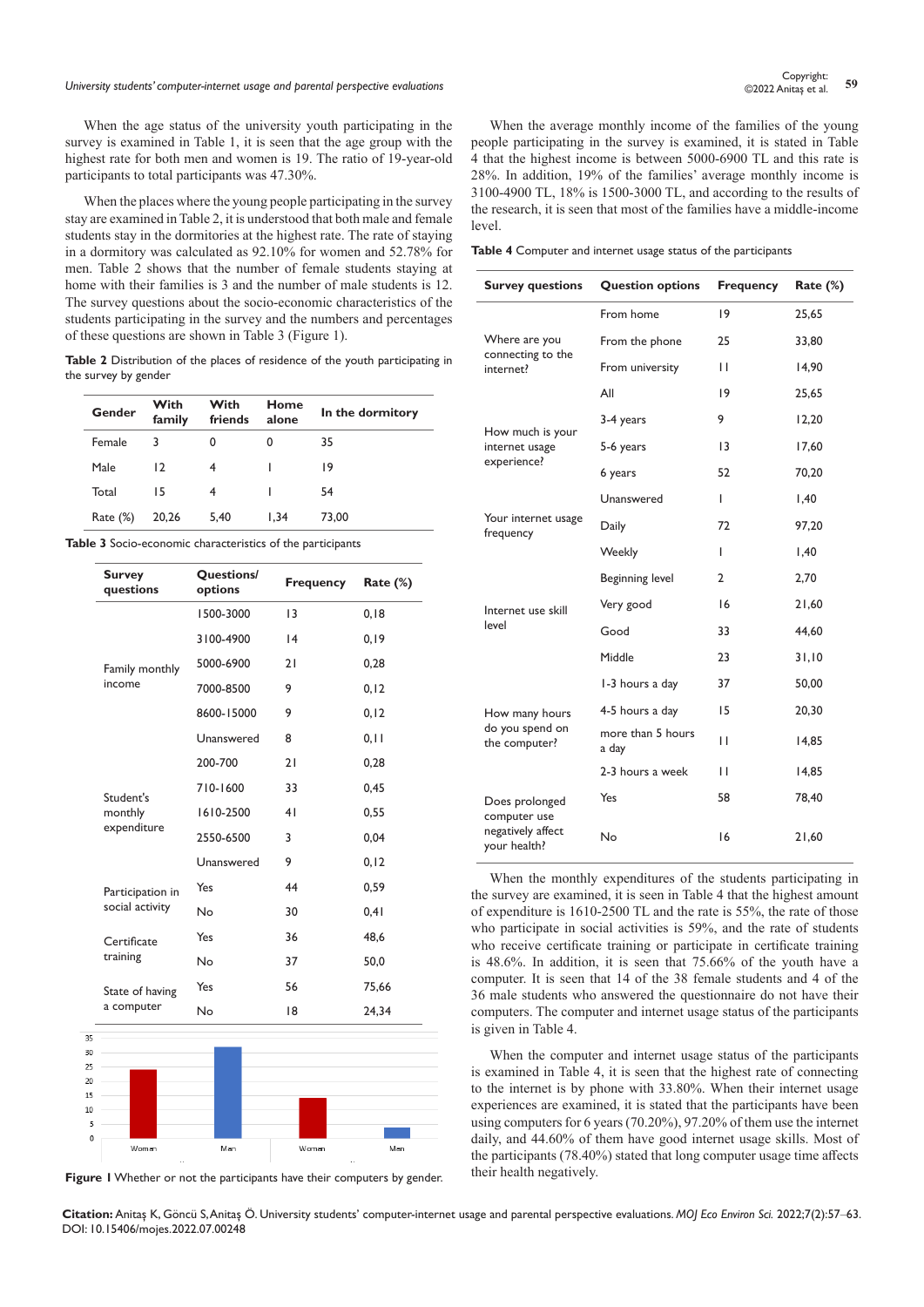It was stated that 50% of all students participating in the survey spend 1-3 hours a day on the computer. The maximum time spent by male participants per day ranged from 1-3 hours to 4-5 hours (Table

5). Among female participants, the maximum duration is between 1-and 3 hours a day (Figure 2).

**Table 5** Time spent by the participants on the computer according to their male and female status

|        |       |     | 1-3 hours a day 4-5 hours a day More than 5 hours a day 2-3 hours a week | Total |
|--------|-------|-----|--------------------------------------------------------------------------|-------|
| Gender | Man   | 14  |                                                                          | 36    |
|        | Woman | -23 | 4                                                                        | 38    |
| Total  |       | 37  |                                                                          |       |
|        |       |     |                                                                          |       |



**Figure 2** Time spent by the participants on the computer according to their male and female status.

In Table 6, the families of the young people informing their children about the correct use of the computer, the parent's confidence in the computer, and the family's anxiety about the use of the Internet are examined. As a result of the survey, 55.40% stated that families do not talk to their children about the correct use of the computer, and 95.90% of the young people want their parents to trust them in computer use. In addition, 66.20% of the participants stated that their families were not worried about internet use.

**Table 6** Level of family information, level of trust, and anxiety about internet use

| <b>Survey questions</b>                                | Question<br>options | <b>Frequency</b> | Rate $(\%)$ |
|--------------------------------------------------------|---------------------|------------------|-------------|
| Has your family talked to<br>you about the correct use | Yes                 | 33               | 44,60       |
| of the computer?                                       | Nο                  | 41               | 55.40       |
| Do you want parents to<br>trust you with computer      | Yes                 | 71               | 95.90       |
| use?                                                   | N <sub>o</sub>      | 3                | 4.10        |
| Is your family worried                                 | Yes                 | 25               | 33.80       |
| about internet use?                                    | Nο                  | 49               | 66,20       |

The ratio of families who talk to their children about the correct use of the computer is 44.60%. When examining the distribution of topics that families talk about with their children about computer use, the highest rate is about being safe in the online environment with 26.60%, and how long they can use the media with a rate of 18.35%. 15.60% of the participants left this question unanswered (Table 7).

It is seen that the young people who participated in the survey use the computer at home with a rate of 71.60% at most. 68.90% of the participants stated that computer use did not affect their relationships with their friends, 75.70% were not members of any non-governmental organizations, and 60.80% were not members of friendship clubs (Table 8).

**Table 7** Distribution of topics that families talk to their children about computer use

| <b>Survey questions</b>                                | Frequency* | Rate $(\%)$ |
|--------------------------------------------------------|------------|-------------|
| Unanswered                                             | 17         | 15.60       |
| When they can use social media                         | 9          | 8.26        |
| How long they can use the media                        | 20         | 18,35       |
| Being safe online                                      | 29         | 26.60       |
| Played/video computer games                            | 16         | 14.68       |
| Behaving ethically and<br>respectfully on the Internet | 18         | 16,51       |

\*Participants who answered more than one question were also included

**Table 8** The environment in which the participants use the computer and their relationship with their friends

| <b>Survey questions</b>                                   | Question<br>options | Rate<br>$(\%)$ | Rate<br>$(\%)$ |
|-----------------------------------------------------------|---------------------|----------------|----------------|
|                                                           | At home             | 53             | 71,60          |
|                                                           | At the cafe         | ı              | 1,40           |
| In which environment do you<br>use the computer the most? | At school           | 12             | 16,20          |
|                                                           | Other               | 7              | 9,50           |
|                                                           | Unanswered          | ı              | 1,40           |
| Has your computer use                                     | Yes                 | 23             | 31,10          |
| affected your relationships<br>with your friends?         | Nο                  | 51             | 68,90          |
| Are you a member of                                       | Yes                 | 18             | 24,30          |
| any non-governmental<br>organization?                     | No                  | 56             | 75,70          |
| Are you a member of the                                   | Yes                 | 29             | 39,20          |
| friendship club?                                          | No                  | 45             | 60,80          |

The number of answers given by the young people who participated in the survey to the question of the purpose of use and the process they spend the most time in front of the computer in line with this purpose is given below.

It is understood that the purpose of computer use of the youth participating in the survey is to play computer games, watch online videos, provide economic benefits, watch online TV, browse websites, listen to music, use social media, video chat, and for homework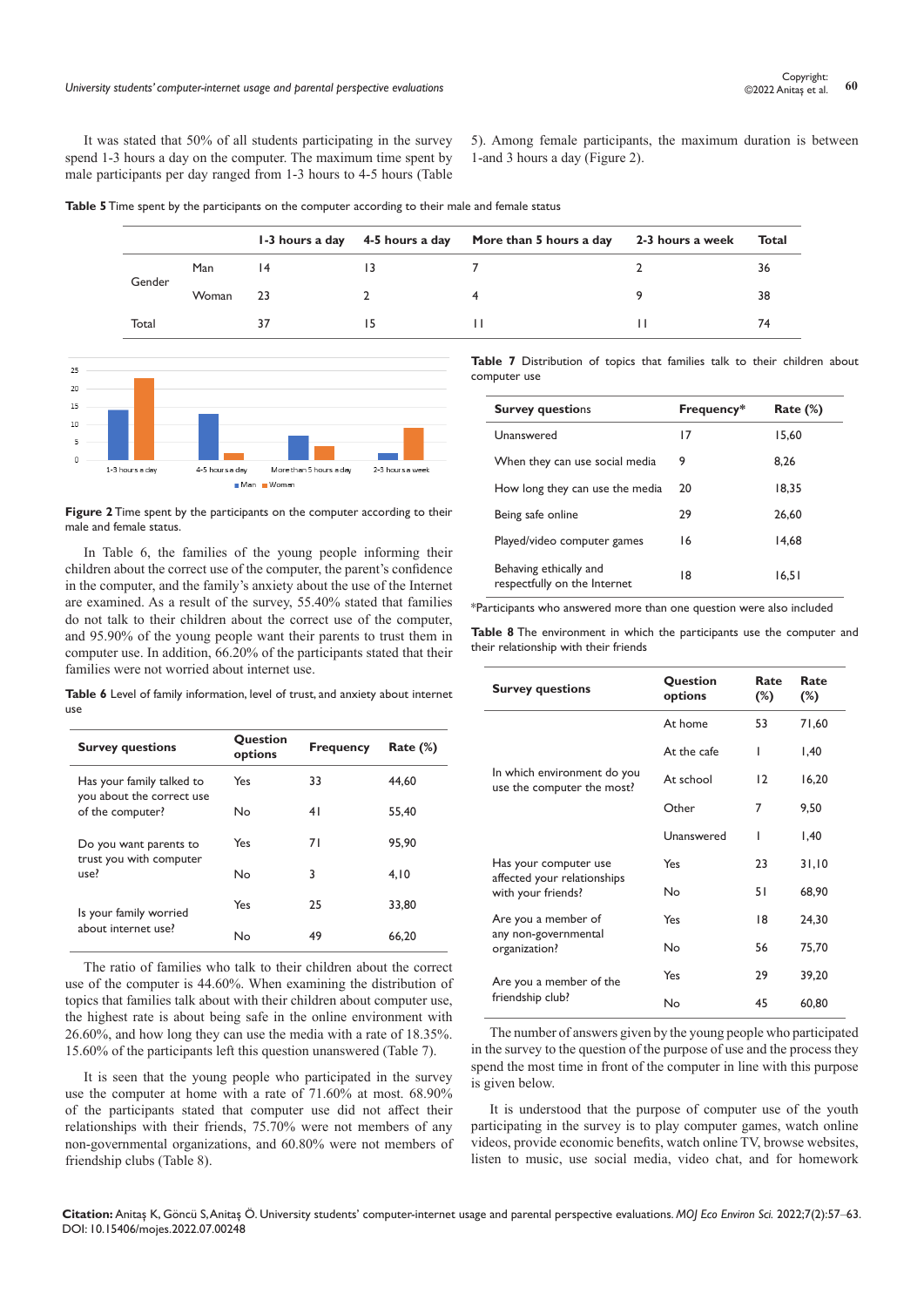purposes (Table 9). In Table 9, it was stated that the most common use of computers was watching online videos (19.39%) and using them for homework (17.36%). It is also seen that the process where he spends the most time at the computer is using it for homework

with 22.13% and watching online videos with 15.57%. The process in which young people spend the least time at the computer is to provide economic benefits with a rate of 4.92% and watch TV online with a rate of 5.74%.

**Table 9** The purpose of using computers and the process they spend the most time with

|                           |             | Computer intended use* | The process where you<br>spend the most time in front<br>of the computer* |             |
|---------------------------|-------------|------------------------|---------------------------------------------------------------------------|-------------|
| <b>Survey questions</b>   | Rate $(\%)$ | Rate $(\%)$            | Rate $(\%)$                                                               | Rate $(\%)$ |
| Playing computer games    | 27          | 9,18                   | 4                                                                         | 11,48       |
| Watching online videos    | 57          | 19,39                  | 9                                                                         | 15,57       |
| Provide economic benefits | 15          | 5,10                   | 6                                                                         | 4,92        |
| Watching TV online        | 20          | 6,80                   | 7                                                                         | 5,74        |
| <b>Browsing websites</b>  | 37          | 12,59                  | 15                                                                        | 12,30       |
| Listen to music           | 36          | 12,24                  | 12                                                                        | 9,84        |
| Using social media        | 32          | 10,88                  | $\overline{13}$                                                           | 10,65       |
| Video chat                | 9           | 6,46                   | 9                                                                         | 7,37        |
| Using for homework        | 51          | 17,36                  | 27                                                                        | 22,13       |

\*Participants who answered more than one question were also included

Correlation analysis was performed to define the relationship between the participants' Internet use duration and other factors (Table 10). It is noteworthy that the strongest relationships in the analysis are between the questions "How many hours do you spend at the computer?" and "Has your computer use affected your relationships with your friends?" (r= .89, p<.05), and "How many hours do you spend at the computer?" and Has your family talked to you about the correct use of the computer?" ( $r = .90$ ,  $p < .05$ ). This means that those who answer the question of "How many hours do you spend on the computer"; Also, "Has your computer use affected your relationships with your friends?" and "Has your family talked to you about the correct use of the computer?" they also consider their questions

important. Similarly, "Is your family worried about internet use?" with the question " Has your family talked to you about the correct use of the computer?" there is a moderately significant relationship between the question (r= .576). Also, "Has your computer use affected your relationships with your friends?" with the question "Has your family talked to you about the correct use of the computer?" also there is a moderately significant relationship between the question (r= .532) (Table 10). The detailed data on the relationship between the participants' internet use duration and other variables ("Is your family worried about internet use?", "Has your computer use affected your relationships with your friends?", "Has your family talked to you about the correct use of the computer?") are shown in Table 10.

**Table 10** Correlation analysis results between participants' ınternet usage time and other variables

|                                                                            | How many hours<br>do you spend on<br>the computer? | Is your family<br>worried about<br>internet use? | Has your computer<br>use affected your<br>relationships with your<br>friends? | Has your family<br>talked to you about<br>the correct use of the<br>computer? |
|----------------------------------------------------------------------------|----------------------------------------------------|--------------------------------------------------|-------------------------------------------------------------------------------|-------------------------------------------------------------------------------|
| How many hours do you<br>spend on the computer?                            |                                                    |                                                  |                                                                               |                                                                               |
| Is your family worried<br>about internet use?                              | ا 48.                                              |                                                  |                                                                               |                                                                               |
| Has your computer use<br>affected your relationships<br>with your friends? | .892**                                             | .242                                             |                                                                               |                                                                               |
| Has your family talked to<br>you about the correct use<br>of the computer? | $.903**$                                           | .576                                             | .532                                                                          |                                                                               |

 $*p<.05$ 

# **Discussion**

In the present study, the gender, socioeconomic characteristics of university students, computer and Internet use status of participants, and duration of internet use were examined. In addition, the families'

opinions from the children's point of the children, such as their children's level of education about safe Internet use, their trust in their children, and their fears, were also included in the study. The variables such as the environment in which the participants use the computer and their relationship with their friends, the purpose of using the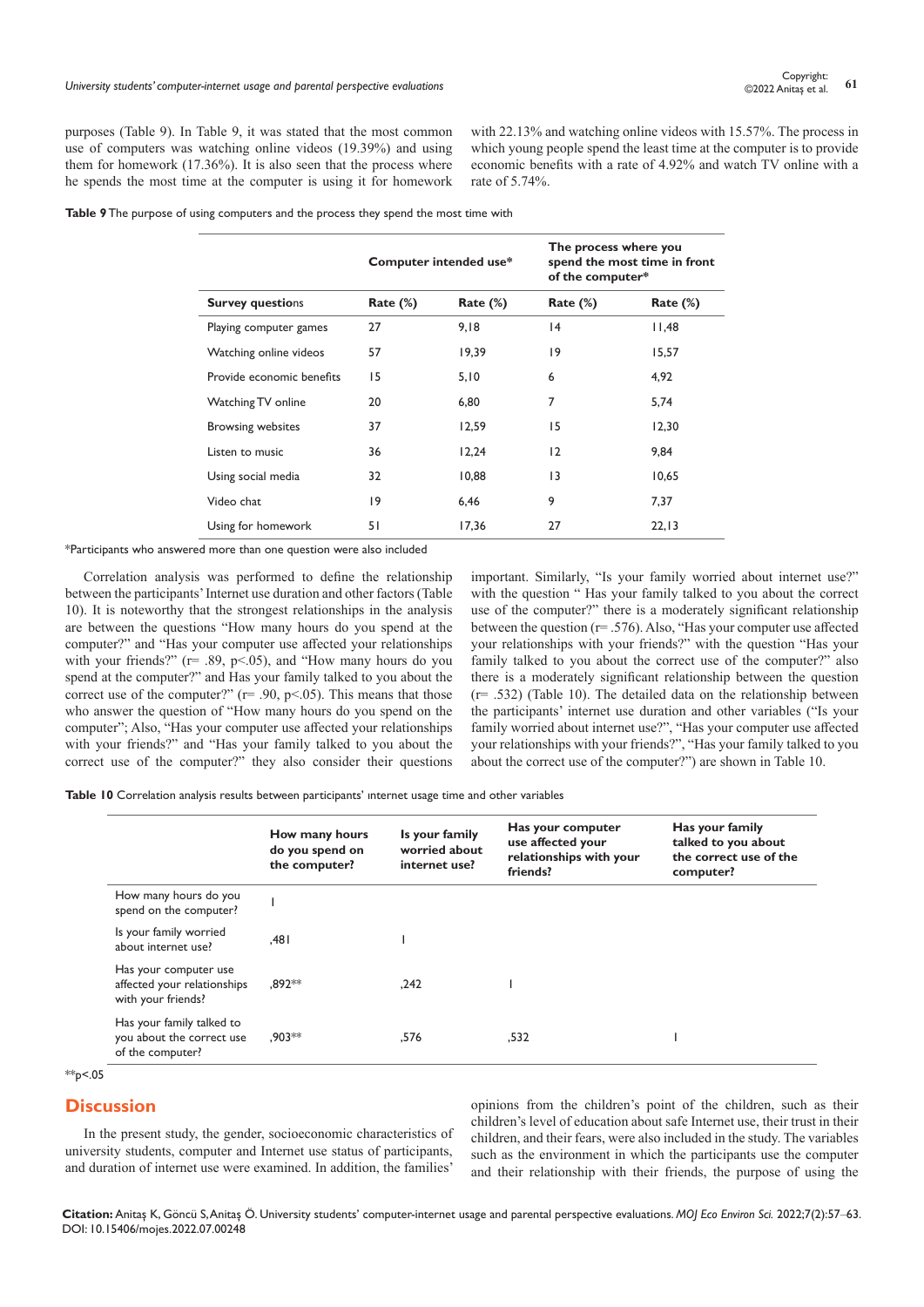computer, and the process by which they spend the most of their time on the computer were also examined. The result of the analysis: 0.20% of the adolescents have been using the Internet for 6 years, 97.20% of them use the Internet daily, 50% of them use the Internet 1-3 hours a day, 33.80% are connected by phone, 44.60% have high Internet use competence. And they believe that using computer and internet for a long time is not healthy for their life. Among the adolescents, 95.90% of them said that their families trust them, 55.4% of them said that their families inform them about how to use computers properly, and 66.20% of them had no problems in their families. It was found that the adolescents who participated in the survey used the computer most frequently to watch online videos (19.39%) and to do homework (17.36%). Correlations between adolescents' computer use time and information about family information and relationships with friends were found to be 89-90%. The results of this study are consistent with the report of Cengizhan<sup>13</sup> report but higher than those of Karaahmetoğlu.<sup>14</sup> Fidancıoğlu et al.15 found that some of the students are connected to the Internet on a daily basis and that computer and Internet use in general is important for their future careers. Shapira et al.<sup>8</sup> reported that people lose control over their computer use and time spent on the Internet over time, even if they are on the Internet for a short period of time initially, regardless of age. Yalçın<sup>16</sup> reported that there is a risk of computer addiction when people spend 18 hours per week (2.5 hours per day) in front of the computer and using the Internet. Durak and Şenol-Durak<sup>17</sup> state that adolescents use computers and the Internet as a means of relaxation, in difficult homework situations, difficulties in school life, separation from family and inability to make friends. Guillot et al.<sup>18</sup> found that young people at ages 18, 19, and 25 are under pressure to acquire the skills and education necessary for a career. Chiu, et al.<sup>19</sup> linked 33.80% of parents' concerns about their children's computer use to the negative effects found. Paschal et al.<sup>20</sup> and Smetana et al.,<sup>21</sup> reported that parents with their children play a protective role against advanced antisocial behaviors and depression. Many reports $11,22,23$  reported that students believe that computer use in education is moderately effective for health. Suhail and Bargees<sup>23</sup> found among 200 college students it was determined that Internet use causes problems in interpersonal relationships among young people. It is found that children and adolescents who spend a lot of time on the Internet become increasingly lonely and have difficulty communicating face-to-face.<sup>24</sup> In the current study,  $31.10\%$  of the participants in the questionnaire "Has your computer use affected your relationships with your friends?" stated that it affected their friendship relationships. He stated that 75.70% of the adolescents are not members of any non-governmental organization and 60.80% are not members of a friendship club. Many factors have led young people to be interested in computers. Especially among children and teenagers who are still in the developmental stage. Considering that today there is a computer in every home (apart from smartphones and tablets), it is not difficult for children and teenagers to access technology. But the most important thing is their relationship with technology. According to the study TUIK, 60.5 percent of children aged 6-15 in Turkey use computers, 50.8 percent use the Internet and 24.3% percent use cell phones. Parents also play an important role in this regard. In general, the studies emphasize the importance of family awareness and support by drawing attention to the duration and purpose of young people's computer use of young people, similar to this study.

#### **Conclusion**

Information technologies have entered people's lives very quickly. In our age, conscious use of computers is a very important detail. 10.5 percent of young people in Turkey are addicted to computers. In such cases, serious conflicts may arise between families and their children. Experts, on the other hand, point out that it is wrong to ban computer use completely. In this context, while it is very important to raise awareness among young people and support families, this issue is new for both generations. In the study, the perspectives of young people on computer and internet use and the determination of parents' views through their children are of great importance in terms of fulfilling the relevant duties and responsibilities of parents, and the idea that it will guide the future study.

#### **Acknowledgments**

None.

#### **Funding**

None.

#### **Conflicts of interest**

Authors declare that there is no conflict of interest.

#### **References**

- 1. Stock P. The harmful effects on children of exposure to pornography. Canadian Institute for Education on the Family; 2004.
- 2. Canbek G, Sağıroğlu O. Personal privacy and legal regulations within the scope of computer security and spyware. Accepted for publication in the Journal of the Turkish Law Institute; 2006.
- 3. [Canbek G, Sağıroğlu O. Computer and internet security of children and](https://dergipark.org.tr/en/pub/politeknik/issue/33024/367138)  young people. *[Journal of Polytechnic](https://dergipark.org.tr/en/pub/politeknik/issue/33024/367138)*. 2007;10(1):33–39.
- 4. [Montgomery K, Gottlieb–Robles B, Larson GO. Youth as e–citizens:](https://dra.american.edu/islandora/object/socialmediapubs%3A28/datastream/PDF/view)  [engaging the digital generation. Center for Social Media School of](https://dra.american.edu/islandora/object/socialmediapubs%3A28/datastream/PDF/view)  [Communication American University; 2004.](https://dra.american.edu/islandora/object/socialmediapubs%3A28/datastream/PDF/view)
- 5. [Say M, Sağıroğlu Ş. A study on computer data security: keyboard listening](https://ab.org.tr/ab04/tammetin/45.doc)  [systems. 2004.](https://ab.org.tr/ab04/tammetin/45.doc)
- 6. [Magid LJ. Child safety on the information highway. National Center for](http://www.safekids.com/child_safety.htm)  [Missing and Exploited Children \(NCMEC\); 2003.](http://www.safekids.com/child_safety.htm)
- 7. [Canbek G. Keyboard listening and prevention systems analysis, design](https://avesis.gazi.edu.tr/yonetilen-tez/30d60530-f796-4e47-b20d-c29d5d62bb8c/klavye-dinleme-ve-onleme-sistemleri-analiz-tasarim-ve-gelistirme)  [and development. Master Thesis, Gazi University, Fen Sciences Institute,](https://avesis.gazi.edu.tr/yonetilen-tez/30d60530-f796-4e47-b20d-c29d5d62bb8c/klavye-dinleme-ve-onleme-sistemleri-analiz-tasarim-ve-gelistirme)  [Ankara; 2005.](https://avesis.gazi.edu.tr/yonetilen-tez/30d60530-f796-4e47-b20d-c29d5d62bb8c/klavye-dinleme-ve-onleme-sistemleri-analiz-tasarim-ve-gelistirme)
- 8. [Shapıra NA, Lessıg MC, Goldsmıth TD, et al. Problematic internet use:](https://pubmed.ncbi.nlm.nih.gov/12820176/)  [proposed classification and diagnostic criteria.](https://pubmed.ncbi.nlm.nih.gov/12820176/) *Depression and Anxiety*. [2003;17\(4\):207–216.](https://pubmed.ncbi.nlm.nih.gov/12820176/)
- 9. [Young KS. Psychology of computer use: XL. Addictive use of the internet:](https://pubmed.ncbi.nlm.nih.gov/8969098/)  [a case that breaks the stereotype.](https://pubmed.ncbi.nlm.nih.gov/8969098/) *Psychological Reports*. 1996;79:899– [902.](https://pubmed.ncbi.nlm.nih.gov/8969098/)
- 10. [Savcı M, Aysan F. #Interpersonal competence, loneliness, fear of negative](https://app.trdizin.gov.tr/makale/TXpFeE9USTJOZz09/-kisilerarasi-yetkinlik-yalnizlik-olumsuz-degerlendirilme-korkusu-odul-ve-cezanin-sosyal-medya-bagimliligini-yordama-ve-sosyal-medya-kullanan-kullanmayan-ergenleri-dogru-siniflandirma-duzeyi)  [evaluation, reward and punishment for predicting social media addiction](https://app.trdizin.gov.tr/makale/TXpFeE9USTJOZz09/-kisilerarasi-yetkinlik-yalnizlik-olumsuz-degerlendirilme-korkusu-odul-ve-cezanin-sosyal-medya-bagimliligini-yordama-ve-sosyal-medya-kullanan-kullanmayan-ergenleri-dogru-siniflandirma-duzeyi)  [and correct classification level of adolescents using and not using social](https://app.trdizin.gov.tr/makale/TXpFeE9USTJOZz09/-kisilerarasi-yetkinlik-yalnizlik-olumsuz-degerlendirilme-korkusu-odul-ve-cezanin-sosyal-medya-bagimliligini-yordama-ve-sosyal-medya-kullanan-kullanmayan-ergenleri-dogru-siniflandirma-duzeyi)  media. [The Turkish Journal on Addictions](https://app.trdizin.gov.tr/makale/TXpFeE9USTJOZz09/-kisilerarasi-yetkinlik-yalnizlik-olumsuz-degerlendirilme-korkusu-odul-ve-cezanin-sosyal-medya-bagimliligini-yordama-ve-sosyal-medya-kullanan-kullanmayan-ergenleri-dogru-siniflandirma-duzeyi). 2018;5:431-471.
- 11. [Özmutaf MN, Özgür Z, Gökmen F. General perspectives on computer](http://egetipdergisi.com.tr/en/download/article-file/350331)  [use of university students within the scope of individual health.](http://egetipdergisi.com.tr/en/download/article-file/350331) *Aegean [Journal of Medicine/Ege Journal of Medicine](http://egetipdergisi.com.tr/en/download/article-file/350331)*. 2008;47(2):81–86.
- 12. [Günay O, Öztürk A, Ergün–Arslantaş E, et al. Internet addiction and](https://dusunenadamdergisi.org/article/98)  [depression levels in Erciyes University students.](https://dusunenadamdergisi.org/article/98) *Düşünen Adam The [Journal of Psychiatry and Neurological Sciences](https://dusunenadamdergisi.org/article/98)*. 2018;31:79–88.
- 13. [Cengizhan C. A new dimension in students' use of computer and internet:](https://dergipark.org.tr/tr/download/article-file/1746)  ["internet addiction". MU. Atatürk Faculty of Education Journal of](https://dergipark.org.tr/tr/download/article-file/1746)  [Educational Sciences. 2005;22:83–98.](https://dergipark.org.tr/tr/download/article-file/1746)
- 14. Karaahmetoğlu GU. Investigation of computer use and internet addiction levels of secondary school students. *Journal of ERU Faculty of Health Sciences*. 2021;7(2):1–9.